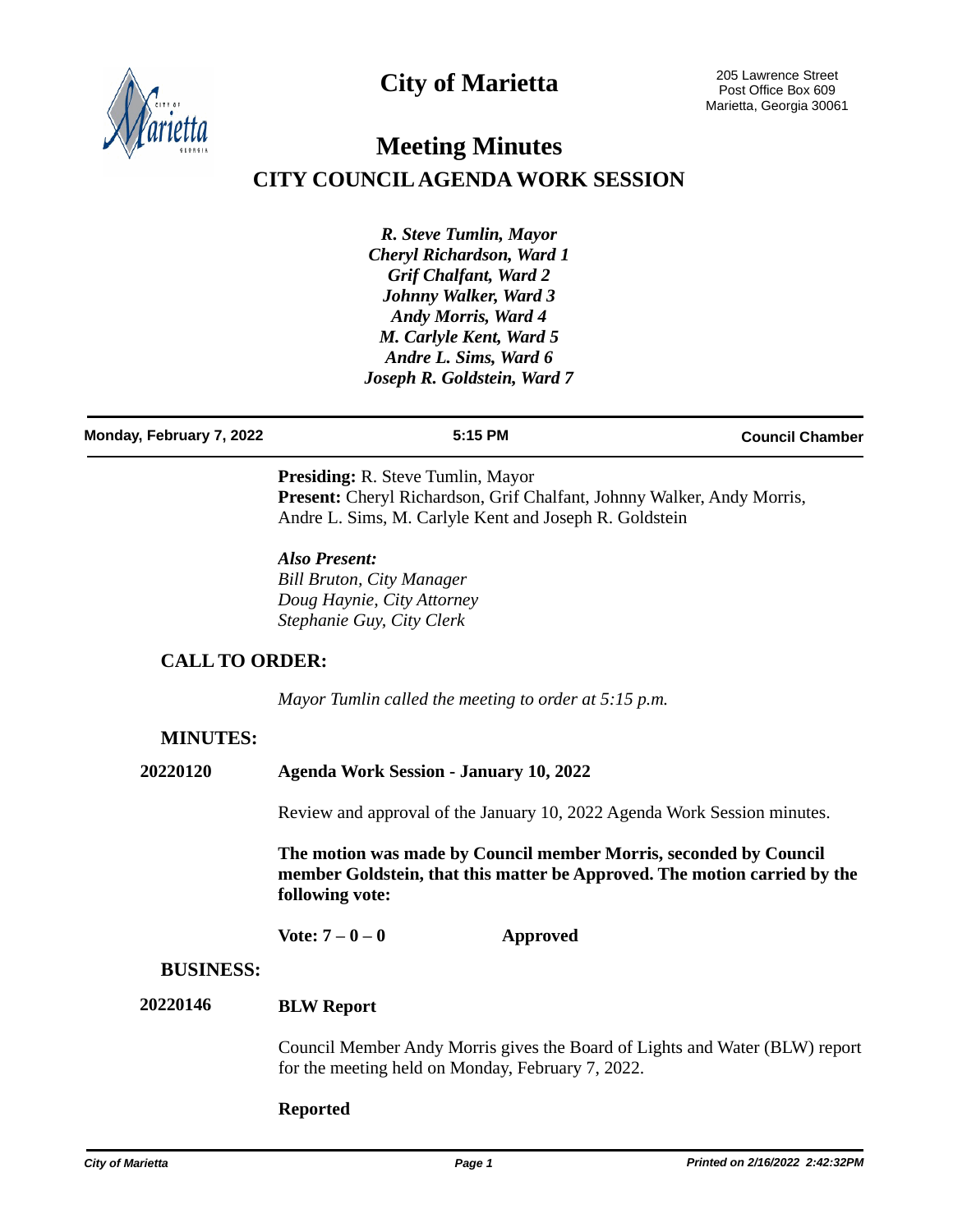| 20220125 | <b>Marietta Civil Service Board - Post 5</b>                                                                                                                                                                                                                                                                                                                                                                                                                                                                                  |                                           |  |
|----------|-------------------------------------------------------------------------------------------------------------------------------------------------------------------------------------------------------------------------------------------------------------------------------------------------------------------------------------------------------------------------------------------------------------------------------------------------------------------------------------------------------------------------------|-------------------------------------------|--|
|          | Reappointment of Philip Hynninen to the Marietta Civil Service Board (Post 5),<br>for a one-year term expiring January 31, 2023, as recommended by the Civil<br>Service Board.                                                                                                                                                                                                                                                                                                                                                |                                           |  |
|          | The motion was made by Council member Goldstein, seconded by Council<br>member Chalfant, that this matter be Recommended for Approval -<br><b>Consent Agenda. The motion carried by the following vote:</b>                                                                                                                                                                                                                                                                                                                   |                                           |  |
|          | Vote: $7 - 0 - 0$                                                                                                                                                                                                                                                                                                                                                                                                                                                                                                             | Recommended for Approval – Consent Agenda |  |
| 20220028 | <b>Annual Financial Audit Report FY2021</b>                                                                                                                                                                                                                                                                                                                                                                                                                                                                                   |                                           |  |
|          | Presentation of the FY2021 Annual Financial Audit Report.                                                                                                                                                                                                                                                                                                                                                                                                                                                                     |                                           |  |
|          | Motion to receive and file the FY2021 Annual Financial Audit Report.                                                                                                                                                                                                                                                                                                                                                                                                                                                          |                                           |  |
|          | The motion was made by Council member Chalfant, seconded by Council<br>member Goldstein, that this matter be Recommended for Approval -<br><b>Consent Agenda. The motion carried by the following vote:</b>                                                                                                                                                                                                                                                                                                                   |                                           |  |
|          | Vote: $7 - 0 - 0$                                                                                                                                                                                                                                                                                                                                                                                                                                                                                                             | Recommended for Approval – Consent Agenda |  |
| 20220057 | <b>Extension of Agreements for Aviation Sports Complex</b>                                                                                                                                                                                                                                                                                                                                                                                                                                                                    |                                           |  |
|          | Motion to authorize a four-year extension of the agreements between the City<br>and the Marietta Development Authority and the Marietta Development<br>Authority and 643DP Athletics, LLC per the existing contracts.                                                                                                                                                                                                                                                                                                         |                                           |  |
|          | The motion was made by Council member Morris, seconded by Council<br>member Walker, that this matter be Recommended for Approval - Consent<br>Agenda. The motion carried by the following vote:                                                                                                                                                                                                                                                                                                                               |                                           |  |
|          | Vote: $7 - 0 - 0$                                                                                                                                                                                                                                                                                                                                                                                                                                                                                                             | Recommended for Approval – Consent Agenda |  |
| 20210387 | Revised Detailed Plan - 1825 Stilesboro Road                                                                                                                                                                                                                                                                                                                                                                                                                                                                                  |                                           |  |
|          | Request by homeowners association regarding tree removal, relocation, and<br>replanting.                                                                                                                                                                                                                                                                                                                                                                                                                                      |                                           |  |
|          | A motion was made by Council member Morris, seconded by Council member<br>Kent, to approve the request by the 1825 Stilesboro Homeowners' Association to<br>allow the HoA to approve a homeowner's request to relocate a current street tree<br>to a common area in the neighborhood and plant a new tree in the front yard.<br>The requested options for new trees to be planted in the front yard would include:<br>1. Bloodwood Japanese Maple<br>2. Coral Bark Japanese Maple<br>$2T_{\text{rel}}$ d and $M_{\text{rel}}$ |                                           |  |

*3. Trident Maple*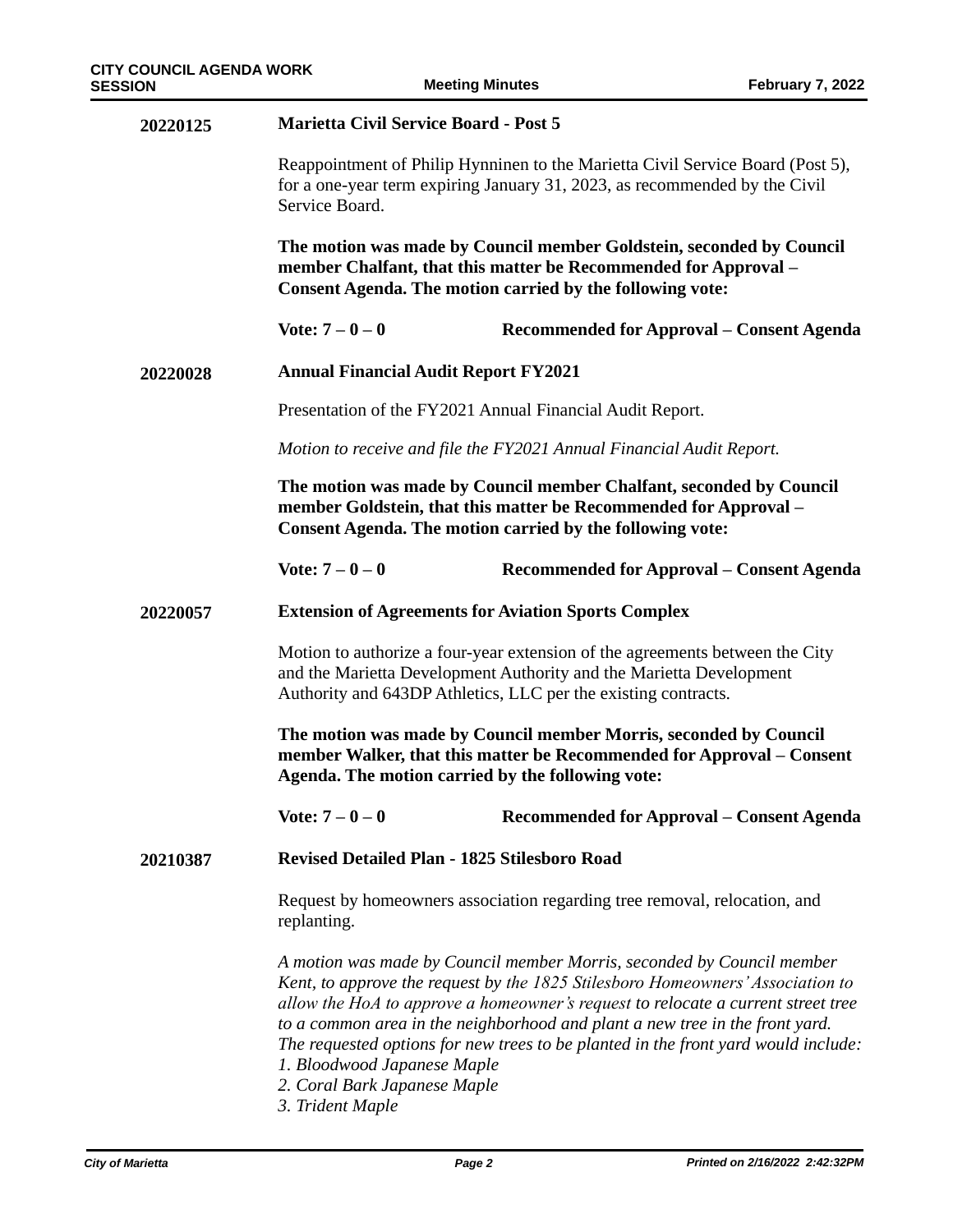**The motion was made by Council member Morris, seconded by Council member Kent, that this matter be Recommended for Council Agenda Non Consent. The motion carried by the following vote:**

**Vote: 5 – 2 – 0 Recommended for Council Agenda Non Consent** Voting Against: Cheryl Richardson and Joseph R. Goldstein

#### **Code Amendment - Section 712.08 Tree Protection and Landscaping 20220153**

Motion to authorize staff to advertise proposed changes to the Tree Protection and Landscaping Ordinance regarding acceptable tree species and street tree requirements in small lot and townhome subdivisions.

*A motion was made by Council member Goldstein, seconded by Council member Walker, that this matter be Tabled.*

*Further discussion was held.*

**A substitute motion was made by Council member Richardson, seconded by Council member Morris, to authorize advertisement of the proposed changes to the Tree Protection and Landscaping Ordinance. The motion carried by the following vote:**

**Vote: 6 – 1 – 0 Recommended for Approval – Consent Agenda** Voting Against: Joseph R. Goldstein

#### **Draft City Council Agenda 20220147**

Review and approval of the Wednesday, February 9, 2022, DRAFT City Council Agenda.

*-under Minutes: Agenda items 20220122 and 20220123 were added to the consent agenda.*

*-under Ordinances: Agenda items 20211702, 20211073 and 20211074 were removed from the agenda.*

*-under Attorney Report: Agenda item 20220150 was added to the consent agenda.*

*-under Parks and Rec.: Agenda item 20220056 was added to the consent agenda, with Council member Goldstein abstaining.*

*-under Other Business: Agenda item 20220138 was added to the consent agenda.*

#### **Discussed**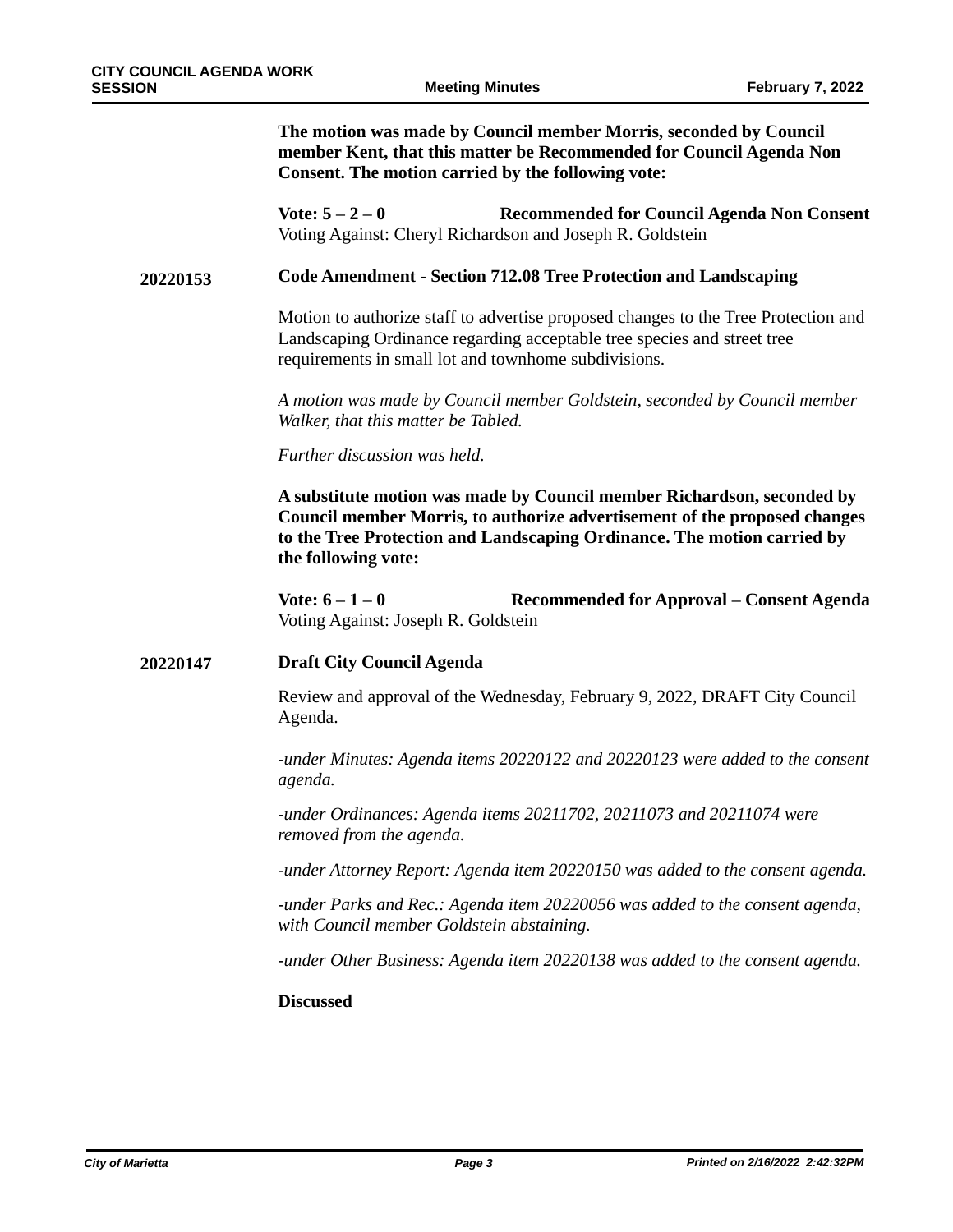| 20220148 | <b>Executive Session</b>                                                                                                                                                                                                                                                                               |                                           |  |
|----------|--------------------------------------------------------------------------------------------------------------------------------------------------------------------------------------------------------------------------------------------------------------------------------------------------------|-------------------------------------------|--|
|          | Executive Session to discuss legal, personnel, and/or real estate matters.                                                                                                                                                                                                                             |                                           |  |
|          | A motion was made in open session by Council member Chalfant, seconded<br>by Council member Goldstein, to enter an Executive Session to discuss real<br>estate acquisition. The motion carried by the following vote:                                                                                  |                                           |  |
|          | Vote: $7 - 0 - 0$                                                                                                                                                                                                                                                                                      | <b>Approved</b>                           |  |
|          | The executive session was held.                                                                                                                                                                                                                                                                        |                                           |  |
|          | A motion was made in open session by Council member Chalfant, seconded<br>by Council member Sims, to exit the Executive Session. The motion carried<br>by the following vote:                                                                                                                          |                                           |  |
|          | Vote: $7 - 0 - 0$                                                                                                                                                                                                                                                                                      | <b>Approved</b>                           |  |
|          | After the executive session, the following motions were made:                                                                                                                                                                                                                                          |                                           |  |
|          | 1.) A motion was made by Council member Chalfant, seconded by Council<br>member Walker, to suspend the rules of order to add an item to the agenda<br>related to property located at 950 Cobb Parkway. The motion carried by the<br>following vote:                                                    |                                           |  |
|          | <i>Vote:</i> $7 - 0 - 0$                                                                                                                                                                                                                                                                               | Approved                                  |  |
|          | A motion was made by Council member Chalfant, seconded by Council member<br>Walker, authorizing acquisition of property at 950 Cobb Parkway owned by<br>Freeport Title & Guaranty, Inc. as Trustee of the 950 Cobb Parkway Land Trust<br>on behalf of the City of Marietta by means of eminent domain. |                                           |  |
|          | The motion carried by the following vote:                                                                                                                                                                                                                                                              |                                           |  |
|          | <i>Vote:</i> $7 - 0 - 0$                                                                                                                                                                                                                                                                               | Recommended for Approval - Consent Agenda |  |
|          | 2.) A motion was made by Council member Chalfant, seconded by Council<br>member Walker, to suspend the rules of order to add an item to the agenda<br>related to property located at 975 Cobb Parkway. The motion carried by the<br>following vote:                                                    |                                           |  |
|          | <i>Vote:</i> $7 - 0 - 0$                                                                                                                                                                                                                                                                               | Approved                                  |  |
|          | A motion was made by Council member Chalfant, seconded by Council member<br>Morris, authorizing acquisition of property at 975 Cobb Parkway owned by<br>Gelder and Willett, LLC on behalf of the City of Marietta by means of eminent<br>domain. The motion carried by the following vote:             |                                           |  |
|          | <i>Vote:</i> $7 - 0 - 0$                                                                                                                                                                                                                                                                               | Recommended for Approval - Consent Agenda |  |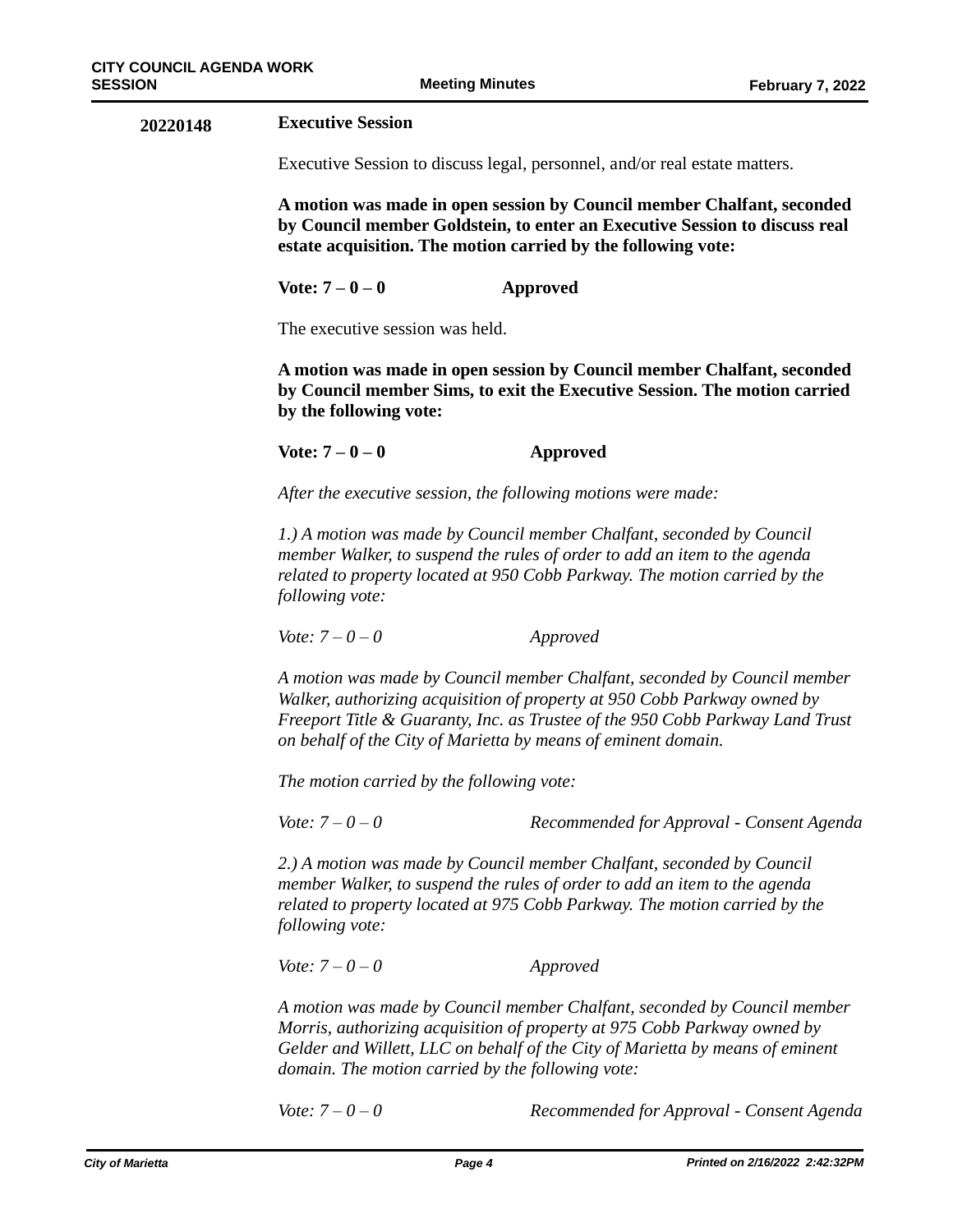*3.) A motion was made by Council member Chalfant, seconded by Council member Walker, to suspend the rules of order to add an item to the agenda related to property located at 150 Mountain View Road. The motion carried by the following vote:*

*Vote: 7 – 0 – 0 Approved*

*A motion was made by Council member Chalfant, seconded by Council member Walker, authorizing acquisition of property located at 150 Mountain View Road owned by Arthur N. Ward on behalf of the City of Marietta by means of eminent domain. The motion carried by the following vote:*

*Vote: 7 – 0 – 0 Recommended for Approval - Consent Agenda*

*4.) A motion was made by Council member Chalfant, seconded by Council member Walker, to suspend the rules of order to add an item to the agenda related to property located at 86 South Cobb Drive (Hudson Road) and 1100 S Marietta Parkway. The motion carried by the following vote:*

*Vote: 7 – 0 – 0 Approved*

*A motion was made by Council member Chalfant, seconded by Council member Goldstein, authorizing acquisition of easements at 86 South Cobb Drive (Hudson Road) and 1100 S Marietta Parkway from the Board of Regents of the University System of Georgia, for the purpose of constructing the Rottenwood Creek Trail Phase I Project in exchange for \$373,900.00. The motion carried by the following vote:*

*Vote: 7 – 0 – 0 Recommended for Approval - Consent Agenda*

*5.) A motion was made by Council member Chalfant, seconded by Council member Morris, to suspend the rules of order to add an item to the agenda related to property located at 135, 1415, 1100, 1266 & 1450 Barclay Circle. The motion carried by the following vote:*

*Vote: 7 – 0 – 0 Approved*

*A motion was made by Council member Chalfant, seconded by Council member Goldstein, authorizing acquisition of easements at 1135, 1415, 1100, 1266 & 1450 Barclay Circle from Life University, Inc. for the purpose of constructing the Rottenwood Creek Trail Phase I Project in exchange for \$504,000.00. The motion carried by the following vote:*

*Vote: 7 – 0 – 0 Recommended for Approval - Consent Agenda*